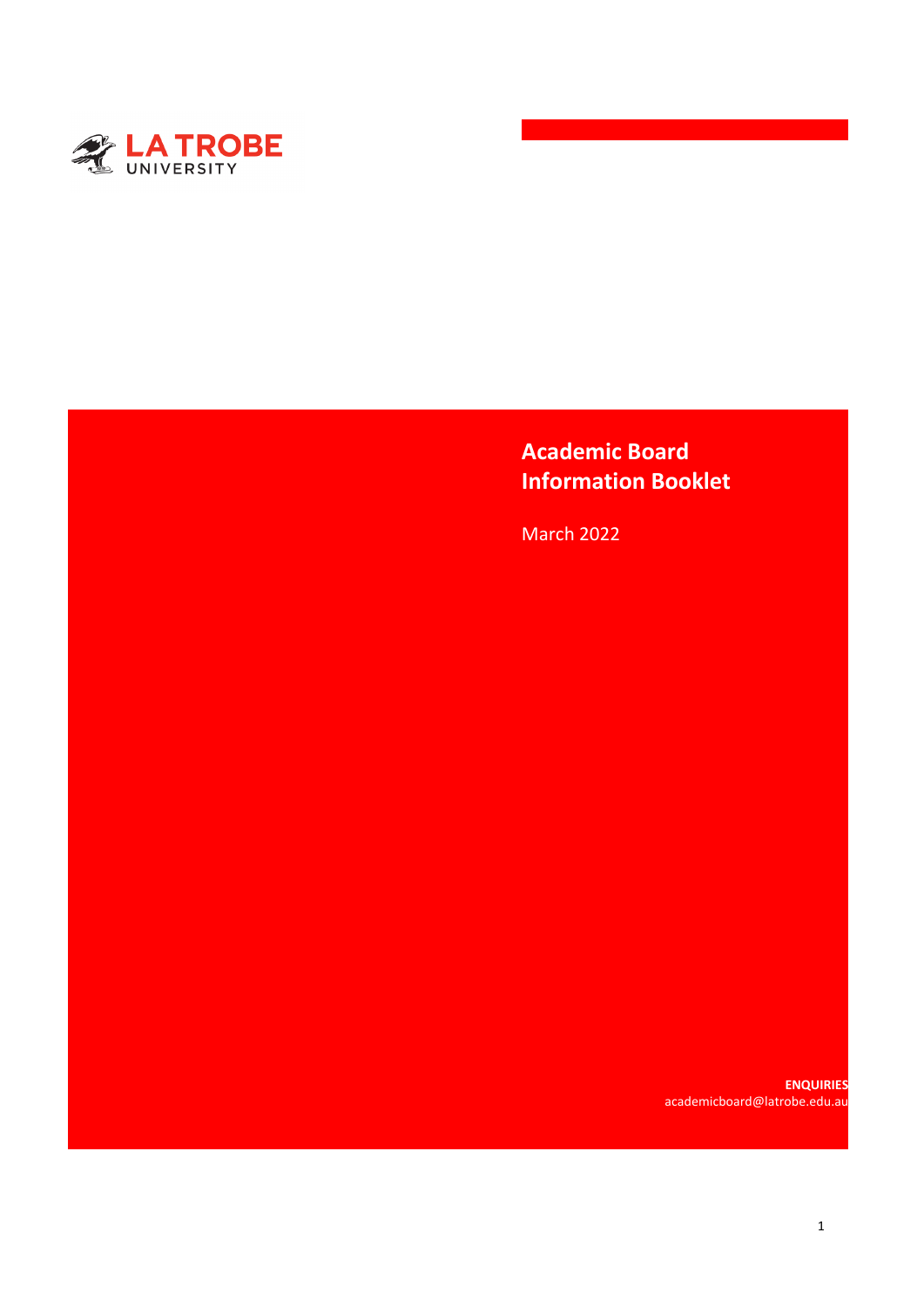# **TABLE OF CONTENTS**

| Academic Board Executive Committee | 11 |
|------------------------------------|----|
|                                    |    |
|                                    |    |
|                                    |    |
|                                    |    |
|                                    |    |
|                                    |    |
|                                    |    |
|                                    |    |
|                                    |    |
|                                    |    |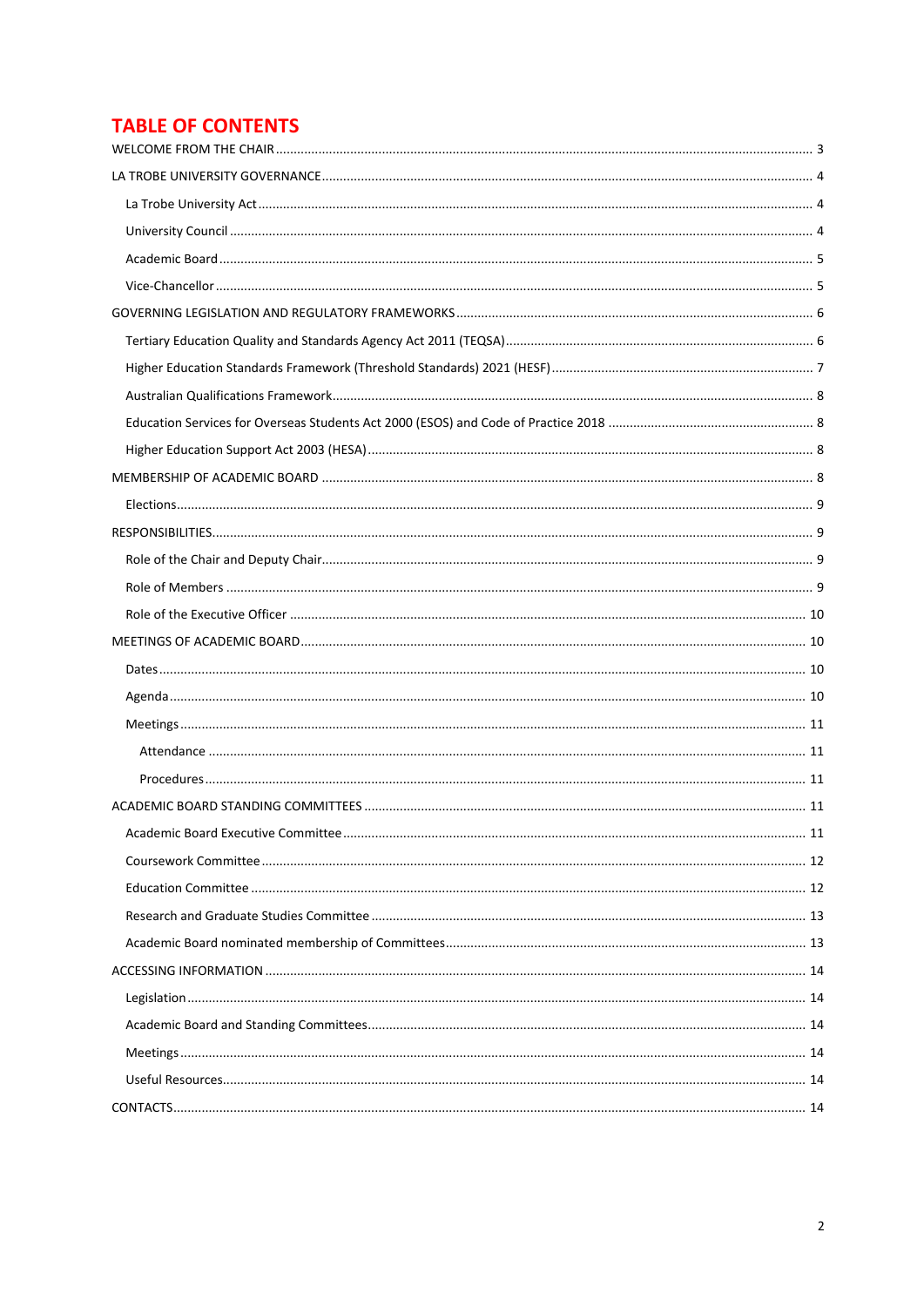### <span id="page-2-0"></span>**WELCOME FROM THE CHAIR**

La Trobe is a vibrant University which places equity and social justice at the centre of everything it does. The large and well-functioning Academic Board plays a significant role in the University by overseeing all academic policy matters, ensuring compliance with the legislative standards for higher education and providing a forum for debate about academic issues. Membership of the Board includes staff who hold senior academic and professional management positions across the University and elected professional and academic staff. Students are also important members of the Board and include office holders in student associations and elected members.

Much of the work of the Board is done through its three standing committees: Education, Research and Graduate Studies, and Coursework as well as an Executive Committee. The Board meets six times a year, and receives reports from these committees, approves policies and discusses key matters of academic importance. The Vice Chancellor provides a report at each meeting and is available to take questions from members. Academic Board reports to the University Council and the Chair is an *ex officio* member of Council.

Membership on the Board provides opportunities for staff and students from all parts of the University to contribute to the institution's governance and strategic direction, develop leadership skills and broaden their understanding of how complex higher education institutions function. As well as participating in Academic Board meetings, members can also be involved in the committee work of the Board. Each Academic Board Standing Committee currently has six staff members nominated by the Board and at least two student members who are either nominated by the student associations or selected through an expression of interest process.

I would like to extend a welcome to all members of Board and encourage you to become involved by contributing your particular expertise and skills to the work of Board and in realising the mission of La Trobe University.

Kind regards

**Professor James Walker Chair Academic Board**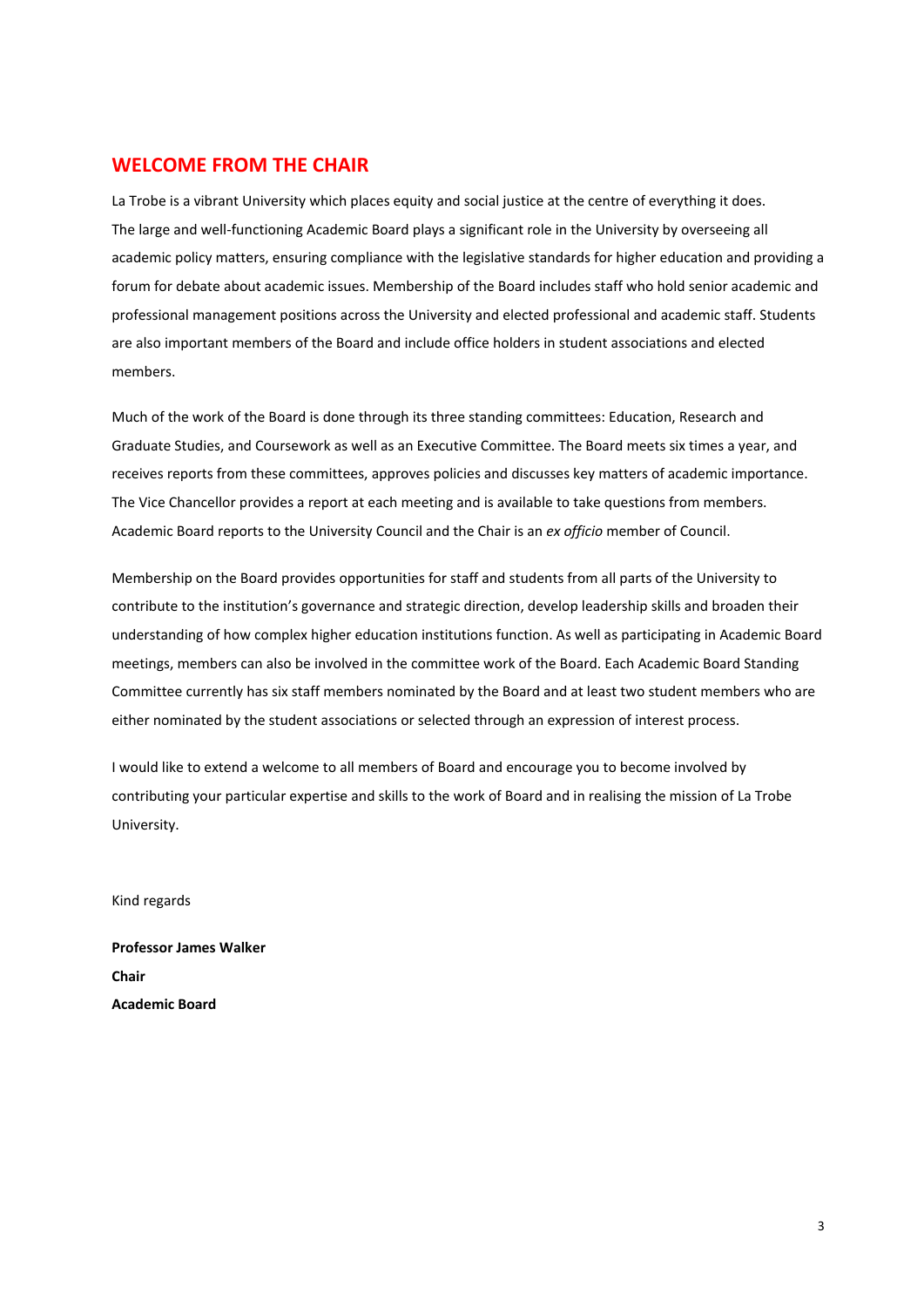# <span id="page-3-0"></span>**LA TROBE UNIVERSITY GOVERNANCE**

### <span id="page-3-1"></span>*La Trobe University Act*

#### Preamble:

*La Trobe's founding mission was, and remains, to serve the community of Victoria for the purposes of higher education, for the education, economic, social and cultural benefit of Victorians and for wider Australian and international communities.* 

*From inception, La Trobe has been particularly focused on providing access to quality higher education to those from disadvantaged backgrounds and has become an internationally recognised leader in this field.* 

*Innovation in teaching and research was, and remains, central to its mission.* 

In addition to information about the University's mission, the *Act* sets out the constitution and governance of the University.

### <span id="page-3-2"></span>*University Council*

The role of the Council is to:

- a. Appoint and monitor the performance of the Vice-Chancellor.
- b. Approve the mission and strategic direction, annual budget and business plan.
- c. Oversee and review management and performance.
- d. Establish policy consistent with legal requirements and community expectations.
- e. Monitor accountability.
- f. Monitor risk.
- g. Oversee and monitor academic activity.
- h. Approve significant University commercial activities.

Membership of Council includes the Chancellor, Vice-Chancellor, Chair of Academic Board, four Governor-in-Council appointed members, five Council appointed members, two elected members (one staff member and one student) and one Ministerial appointment.

The work of Council is supported by eight Committees:

- Corporate Governance Audit and Risk Committee
- Finance and Resources Committee
- Human Resources Planning Committee
- **•** Infrastructure and Estates Planning Committee
- Foundation Committee
- Nominations and Remuneration Committee
- Reset and Recovery Committee
- Digital Transformation Committee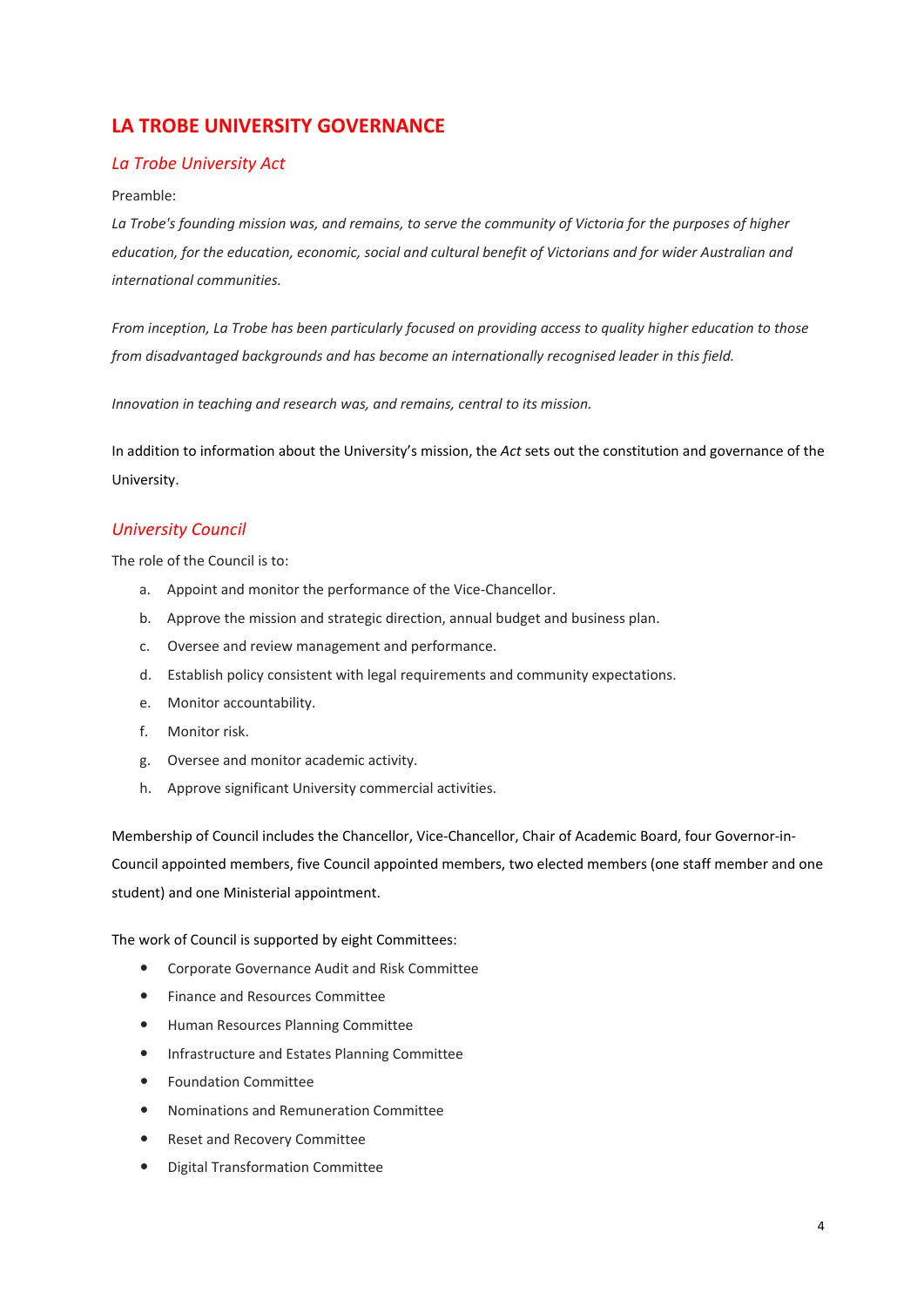### <span id="page-4-0"></span>*Academic Board*

Under the *Act* the Council establishes Academic Board and determines its powers, functions and membership. Council does this through the *[Academic Board Statute 2009,](https://www.latrobe.edu.au/__data/assets/file/0003/155406/Academic-Board-Statute-2009.pdf)* which sets out the functions, powers and duties of the Board as follows:

- Establish, review and monitor the implementation of academic policies and procedures (subject to Council review)
- Oversee and review the operations of the University in relation to admission to courses, academic progress, examinations, assessment and academic misconduct
- Determine the requirements for degrees, diplomas and other awards
- Promote high standards of teaching, learning and research
- Oversee the review of academic programs and organisation units engaged in teaching and research
- Determine the conditions for competition for, and awarding or, any fellowship, scholarship or prize
- Determine the requirements for academic staff promotions and senior academic appointments at Levels D and E
- Provide a forum to facilitate debate on academic matters affecting the University
- Consider and advise the Vice-Chancellor and the Council on academic matters and any other issue relating to academic standards at the University.

The functions of the Board are explained further in th[e Terms of Reference.](https://www.latrobe.edu.au/__data/assets/pdf_file/0007/185272/Academic-Board.pdf) The origins of Academic Board are in the tradition of the university as a community of scholars – model of consultation, collegiality and broadbased representation. Academic Board works in partnership with others in furthering the mission of the University, but is independent of the Vice-Chancellor and senior management. As a Sub-Committee of Council, Academic Board is accountable and reports to the Council.

At its heart the role of Academic Board is to ensure that La Trobe, as a self-accrediting institution, is capable of ensuring the quality of the qualifications that it issues. Academic Board is the cornerstone of the quality assurance processes of our University

Academic Board membership and Standing Committees are discussed below.

### <span id="page-4-1"></span>*Vice-Chancellor*

The *Act* provides for there to be a Vice-Chancellor and President of the University whom Council is responsible for appointing. The Vice-Chancellor is "the chief executive officer of the University generally responsible for the conduct of the University's affairs in all matters".

The Senior Executive Group and its four Sub-Committees (Regional Committee, Course Portfolio and Scholarships Committee, International Strategy and Policy Committee, Research Strategy Committee and Occupational Health and Safety Committee) are responsible for overseeing matters relating to the University strategy and budget and provide advice to the Vice-Chancellor on matters relating to the planning and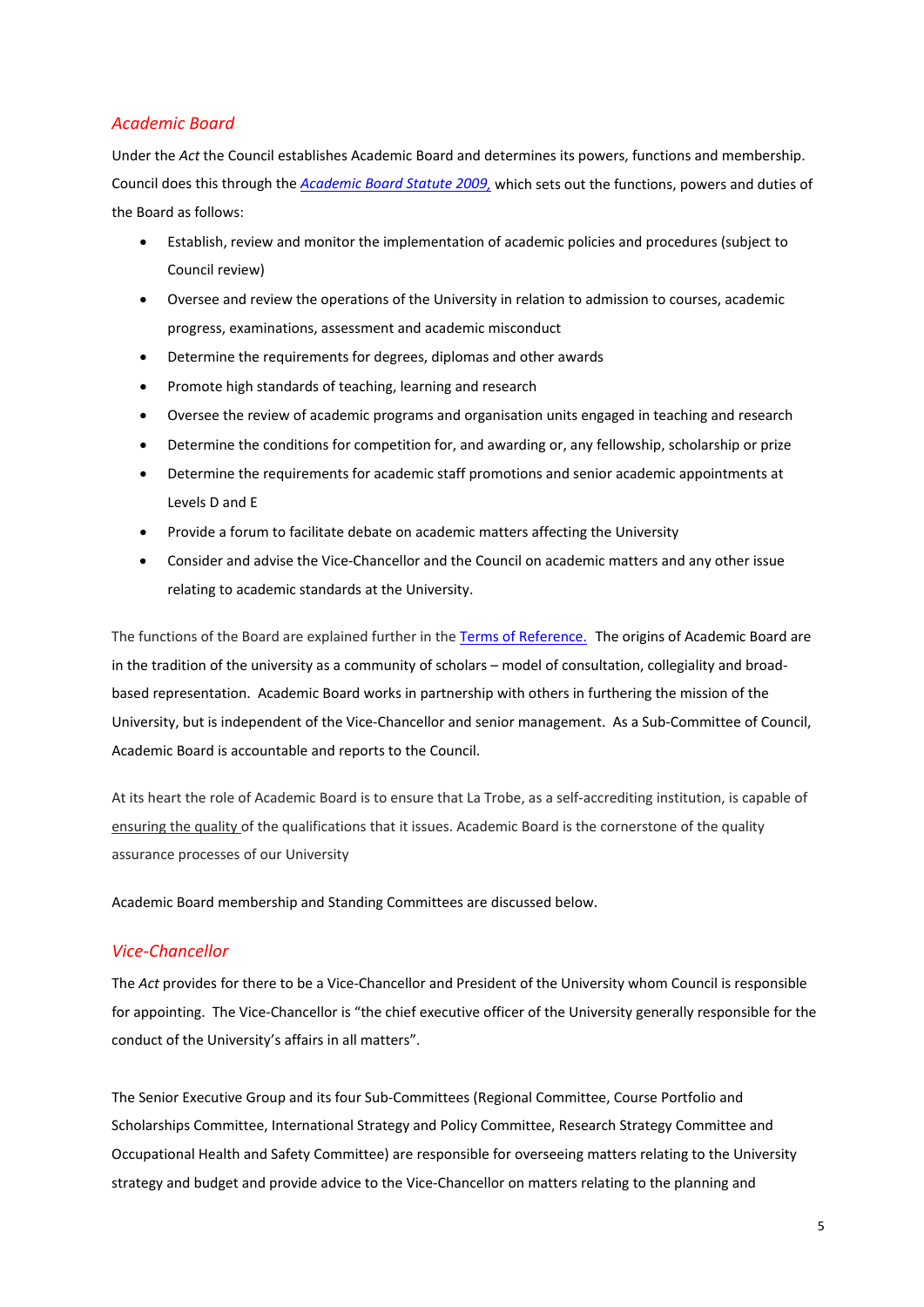resourcing of the University. Membership of the Senior Executive Group includes the Deputy Vice-Chancellors, Provost, the Chief Operating Officer, Chief Transformation Officer, Chief Financial Officer, and the Executive Director (Human Resources).

These three key entities are referred to as the tripartite governance model of Australian Universities (Shattock 2012).



### <span id="page-5-0"></span>**GOVERNING LEGISLATION AND REGULATORY FRAMEWORKS**

### <span id="page-5-1"></span>*Tertiary Education Quality and Standards Agency Act 2011 (TEQSA)*

TEQSA is the peak government body and legislative instrument regulating and assuring the quality of higher education in Australia, including the application of the AQF and ESOS. TEQSA is an independent statutory authority established in 2011 after the Bradley Review replaced AUQA. The Agency sits within the portfolio of the Australian Government Department of Education and Training and is responsible for the registration and regulation of all providers and accreditation of courses for non-self-accrediting non-university providers (Universities self-accredit their courses).

TEQSA has substantial powers including setting conditions on registration, 'cease and desist' powers, and deregistration, 'detect and monitor'. Decisions are public.

La Trobe's re-registration is scheduled for 2025 and preparation commenced in 2020. The University's reregistration will address every standard (see below) with evidence and controls. TEQSA will look at the functions of academic governance, and the Board and its standing committees, against the Standards.

La Trobe's Office of Quality and Standards facilitates compliance in academic governance and education standards.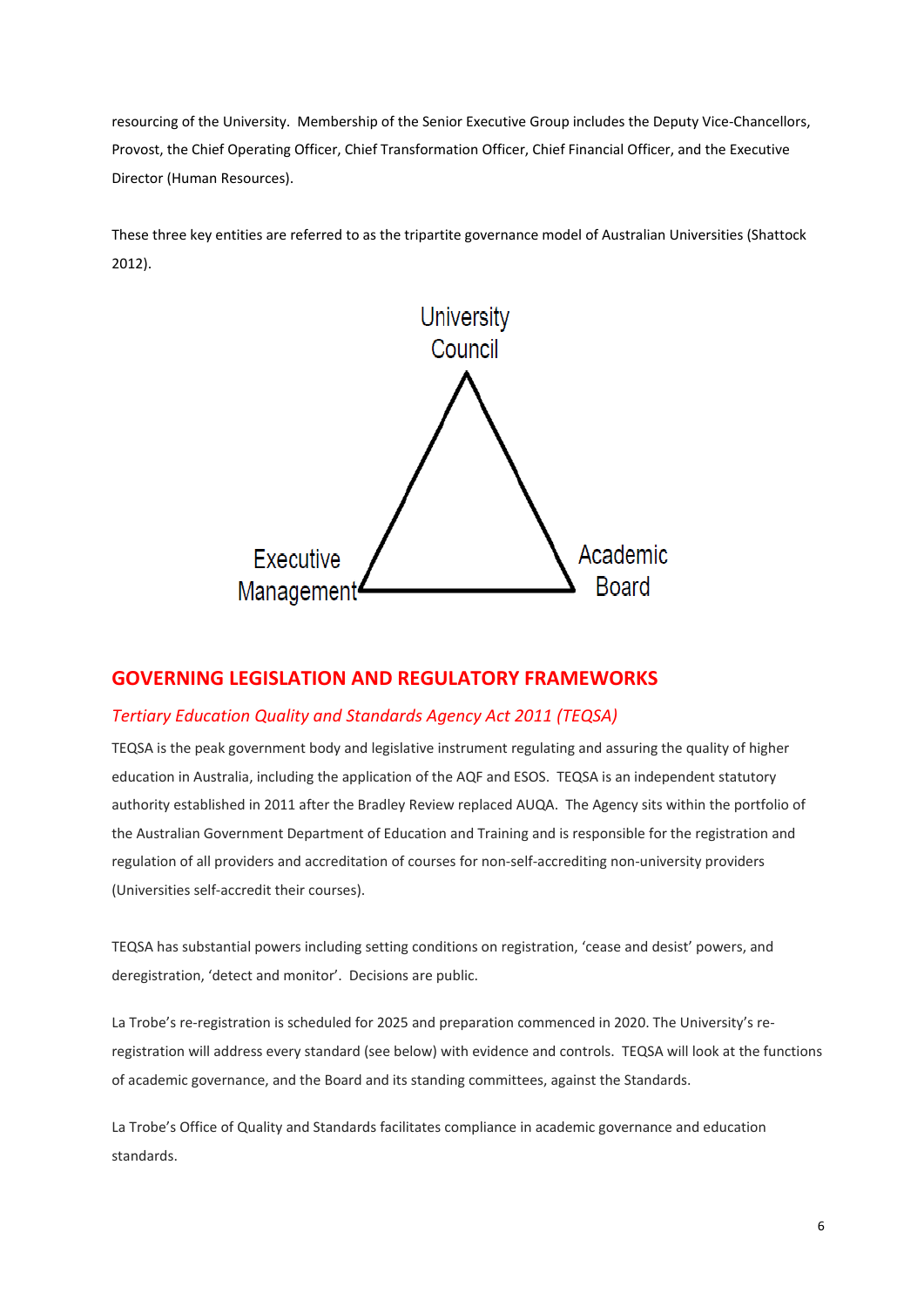TEQSA's core questions on standards of academic governance for Academic Boards are:

- 1. Do members of the academic governing body attend meetings regularly and actively participate in academic governance processes or discussions?
- 2. Is there scope for the academic governing body to delegate tasks to permanent and/or project-specific subcommittees?
- 3. Are records of discussion kept reflecting approval of policies and principles and the monitoring of academic processes?
- 4. Is there evidence of academic quality assurance activity?
- 5. Is there evidence of consistent reporting to the academic board, that academic activity is being monitored over time, that data is being used and outputs analysed?
- 6. Is there evidence of the implementation of new processes or changes being made to curricula in response to course review, analysis and conclusions?
- 7. Does the corporate governing body receive, consider and respond to reports from the academic governing body?
- 8. Is there evidence of strong oversight and a connection between the academic board and other academic frameworks and operations of the provider?

### <span id="page-6-0"></span>*Higher Education Standards Framework (Threshold Standards) 2021 (HESF)*

The Higher Education Standards Framework is a set of standards that all providers must meet to enter and remain within Australia's higher education system. The framework contains 7 domains with 24 sections and includes 103 statements. The domains are:

- 1. **Student participation and attainment** admissions, credit, transition and academic support mechanisms, learning outcomes, assessment, qualification issuance
- 2. **Learning environment** the nature, access to and fitness for purpose of the learning environment, diversity, equity and wellbeing, mechanisms for dealing with grievances
- 3. **Teaching** course design and outcomes (including AQF adherence), quality of staffing and learning resources
- 4. **Research and research training** governance and management of research and research training, including research integrity and environment
- 5. **Institutional quality assurance** course approvals and QA, policy framework and academic integrity, monitoring and improvement; compliance with the HESF
- 6. **Governance and accountability** the effectiveness of overarching academic and corporate governance
- 7. **Representation, information and information management** well-managed, accurate, ethical, complete and appropriate information provision to students

The key intents of the Framework are:

• **Students – front and centre**, including consideration of sub-groups, approaches to support and integrity of our approach.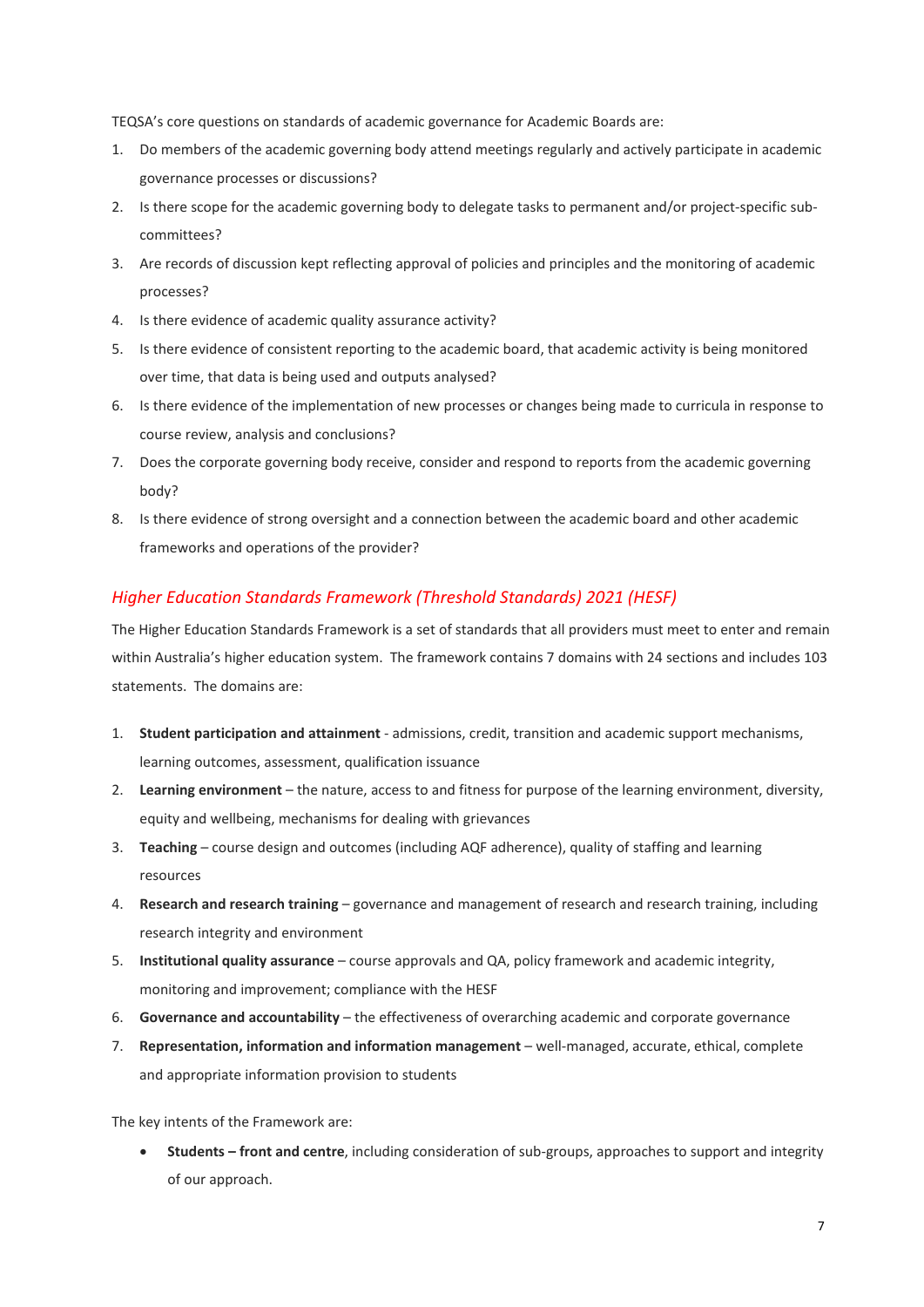- **All** providers, **all** of the standards, **all** of the time. Breaches are reportable and must be resolved or in progress within 14 days.
- **Transparency and consistency of processes** 'evidence' and 'controls' against each standard
- **Detect and correct mechanisms**

How do we detect regularly? How do we resolve problems? How do we close the loop?

How do we keep ourselves to account for quality?

Academic Board plays a significant role in monitoring and assuring these questions can be answered.

An **Introductory module** is available **- <https://latrobe.learningseatlms.com/Dashboard>**

### <span id="page-7-0"></span>*Australian Qualifications Framework*

The Australian Qualifications Framework 2011 (AQF) sets out the qualification levels and nomenclature and defines their characteristics including broad learning outcomes, volume, approaches.

### <span id="page-7-1"></span>*Education Services for Overseas Students Act 2000 (ESOS) and Code of Practice 2018*

The ESOS Act governs delivery of education to onshore international students, including ELICOS. It contains eleven detailed standards on provision of educational services.

### <span id="page-7-2"></span>*Higher Education Support Act 2003 (HESA)*

The Higher Education Support Act governs higher education reporting to government for funding.

### <span id="page-7-3"></span>**MEMBERSHIP OF ACADEMIC BOARD**

Currently, there are approximately 100 members of Academic Board, consisting of:

- Staff and students who are members because of the office they hold (*ex officio* members), and
- Elected staff and students

In addition, sixteen senior professional staff responsible for key administrative divisions (known as *prescribed persons*) attend Academic Board meetings.

#### *Ex officio Members*

- Chair and Deputy Chair
- Members of the Senior Executive
- University Librarian
- Chairs (or Deputy Chairs) of Academic Board Standing Committees
- Heads of each regional campus
- Heads of Schools
- the Presidents of the student organisations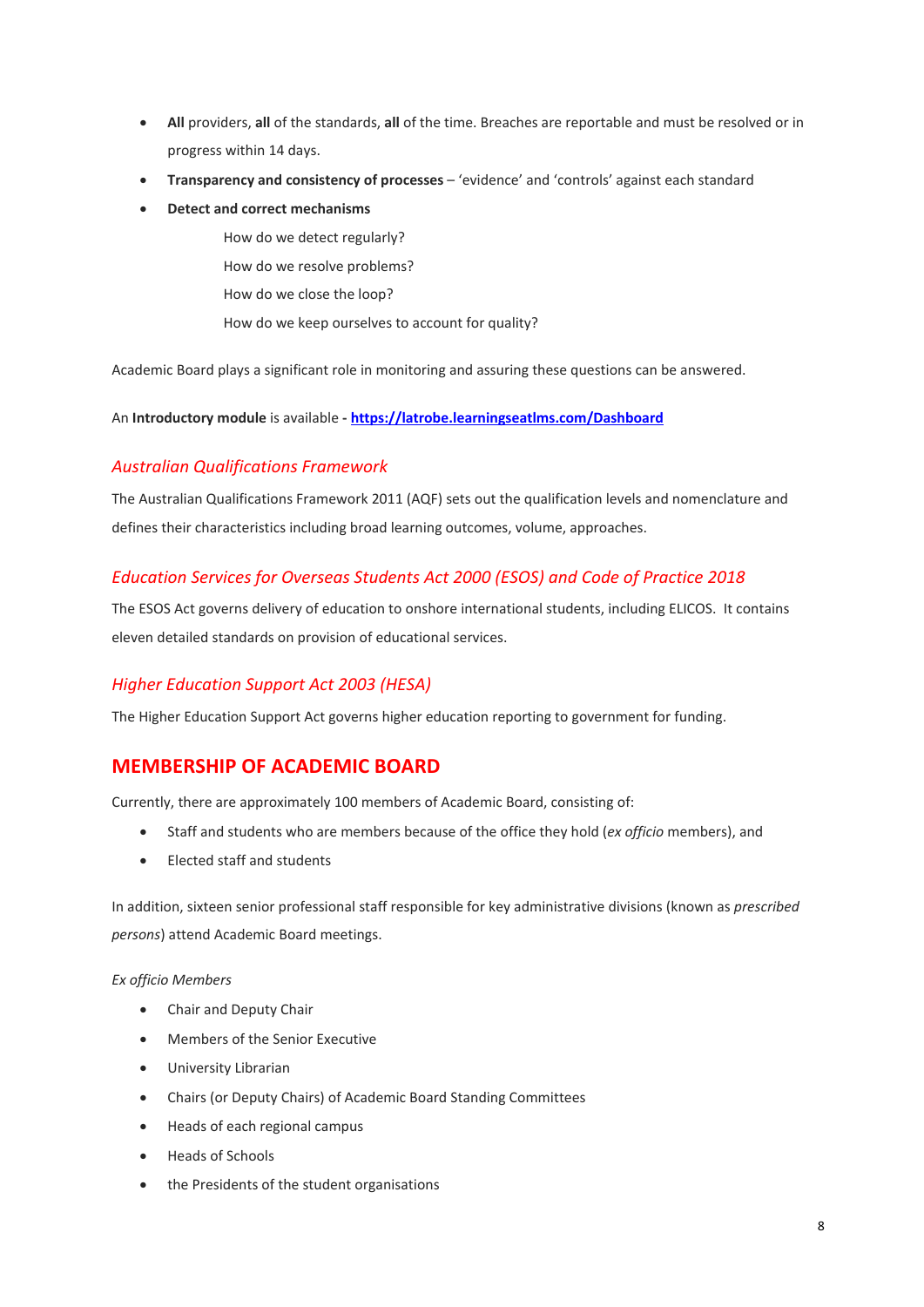#### *Elected Members*

- 50 elected academic staff 15 level A/B, 15 level C/D and 20 level E
- 10 elected professional staff
- 5 elected students 3 undergraduate and 2 postgraduate, including students from regional campuses (this will increase to 6 students in 2022 when a higher degree by research candidate is added).

The term of office for elected staff is two years and elected students one year.

### <span id="page-8-0"></span>*Elections*

Elections are governed by the *[Academic Board Regulations 2019.](https://www.latrobe.edu.au/__data/assets/pdf_file/0004/1041727/Academic-Board-Regulations-2019.pdf)* 

Elections for the Chair and Deputy Chair are held every two years. Only professors of the University are eligible for nomination – the Vice-Chancellor, Deputy Vice-Chancellors, Pro Vice-Chancellors and their direct reports are not eligible (with the exception of Directors of Research Centres). All professors who are also members of Academic Board are eligible to vote in elections for Chair and Deputy Chair.

Elections for elected student members are held every year. Elections for elected staff members are held every two years. All elections are conducted electronically.

## <span id="page-8-1"></span>**RESPONSIBILITIES**

### <span id="page-8-2"></span>*Role of the Chair and Deputy Chair*

The Chair presides over Academic Board meetings and ensures that its business is managed effectively. The Chair is responsible for:

- Chairing Academic Board in the interest of the University and implementation of the University's Strategic Plan.
- Ensuring the Board is operating within its objectives/terms of reference and delegations of authority, and in accordance with University policy and legislation
- Maintaining order and focus on meeting priorities
- Leading and encouraging relevant discussion on items
- Facilitating fair and open discussion.

### <span id="page-8-3"></span>*Role of Members*

Members of Academic Board provide valuable input into decision-making on a wide range of academic matters, including approval of academic policies and procedures. Members are expected to:

- Attend meetings regularly.
- Prepare for meetings by thoroughly reviewing the agenda and papers.
- Address the issue/agenda item under discussion when speaking.
- Express opinions during debate but listen to and value others when they have the floor.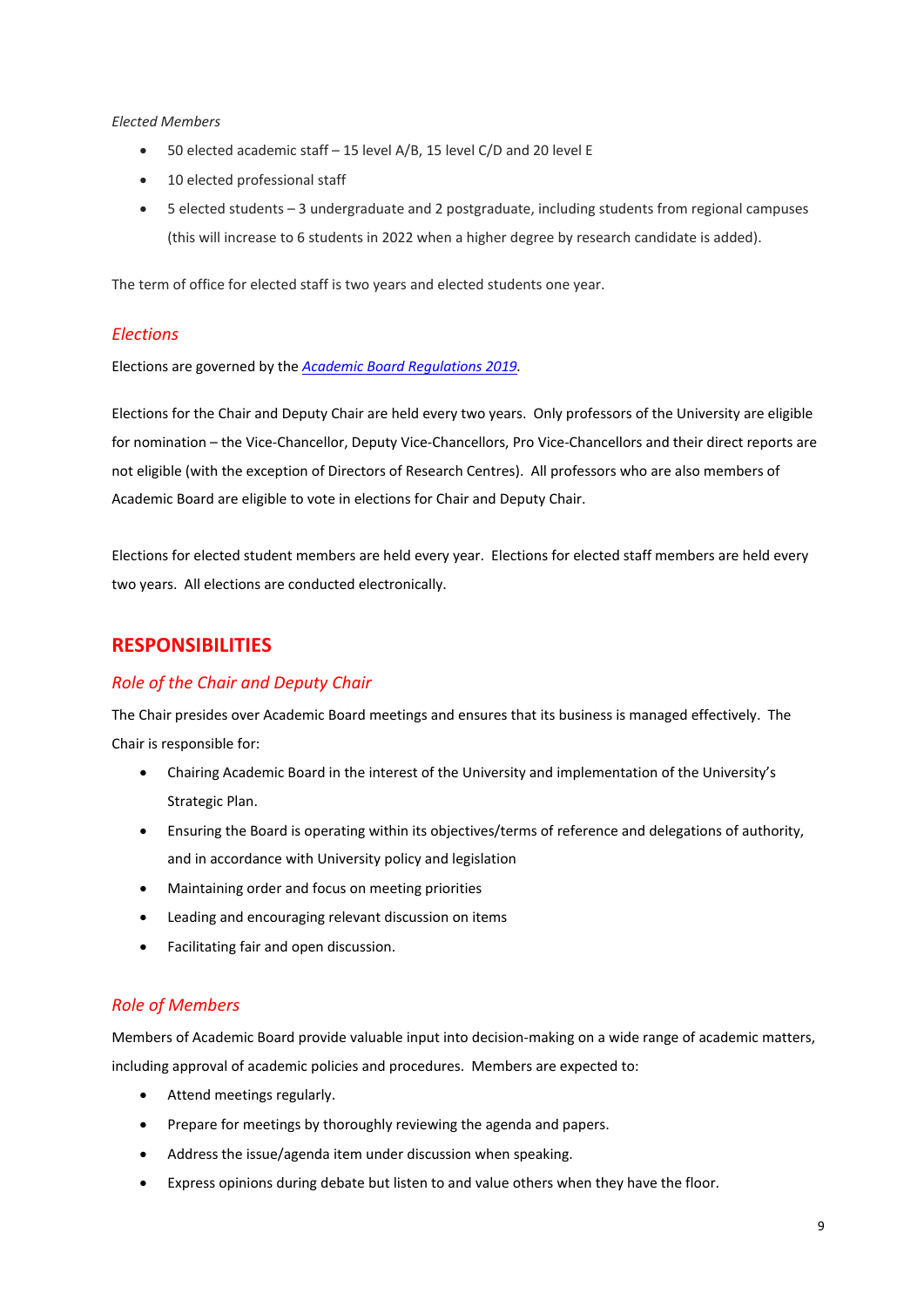- Provide full attention to discussion and refrain from distractions such as e-mail.
- Adhere to professional and respectful behaviour during meetings.
- Respect the role of the Chair as leader of the meeting and abide by their rulings in relation to meeting procedure.
- Always act in the best interests of the University as a whole, with this obligation to be observed in priority to any duty a member may owe to their academic or professional area.
- Communicate decisions and discussions of Academic Board and promote the role and activities of the Board within their College or Division.
- Maintain an understanding of the Board's role in governance at La Trobe and the regulatory environment within which the University operates.
- Complete the biannual Academic Board Self-Review Survey.

### <span id="page-9-0"></span>*Role of the Executive Officer*

The Executive Officer provides high-level, professional secretariat and executive services to the Board. Under the *Academic Board Regulations 2019,* the Executive Officer is also the Returning Officer for Academic Board elections. The Executive Officer is responsible for facilitating the efficient operation of the Board by:

- Collating and publishing the agenda and papers for each meeting
- Recording the business of the meeting (minutes)
- Managing logistics for Academic Board meetings
- Providing advice, information and administrative services to the Chair and Deputy Chair
- Preparing papers as required, and
- Running Academic Board election processes.

# <span id="page-9-1"></span>**MEETINGS OF ACADEMIC BOARD**

### <span id="page-9-2"></span>*Dates*

Academic Board meets six times a year. Meetings are held from 9.30am to 11.30am on a Wednesday. Meeting dates are approved at the September meeting for the following year and are published in the 2022 [Senior](https://intranet.latrobe.edu.au/__data/assets/pdf_file/0024/265335/Senior-Governance-Committee-Meeting-Dates-2022-Final.pdf)  [Governance Committee Meeting Dates.](https://intranet.latrobe.edu.au/__data/assets/pdf_file/0024/265335/Senior-Governance-Committee-Meeting-Dates-2022-Final.pdf) This document also includes paper submission dates for the Board and its Standing Committees.

### <span id="page-9-3"></span>*Agenda*

The Agenda is published on th[e Academic Board Unite site](https://unite.latrobe.edu.au/sites/sc/sgc/abc/default.aspx) one week before each meeting. Uploads include the agenda, individual papers and a combined file 'Agenda and Papers'. Any 'to follow' papers are usually distributed at least two days prior to each meeting and are also uploaded to the Unite site. All staff in the University have access to Academic Board papers, but they should be regarded as confidential internal documents not for external release.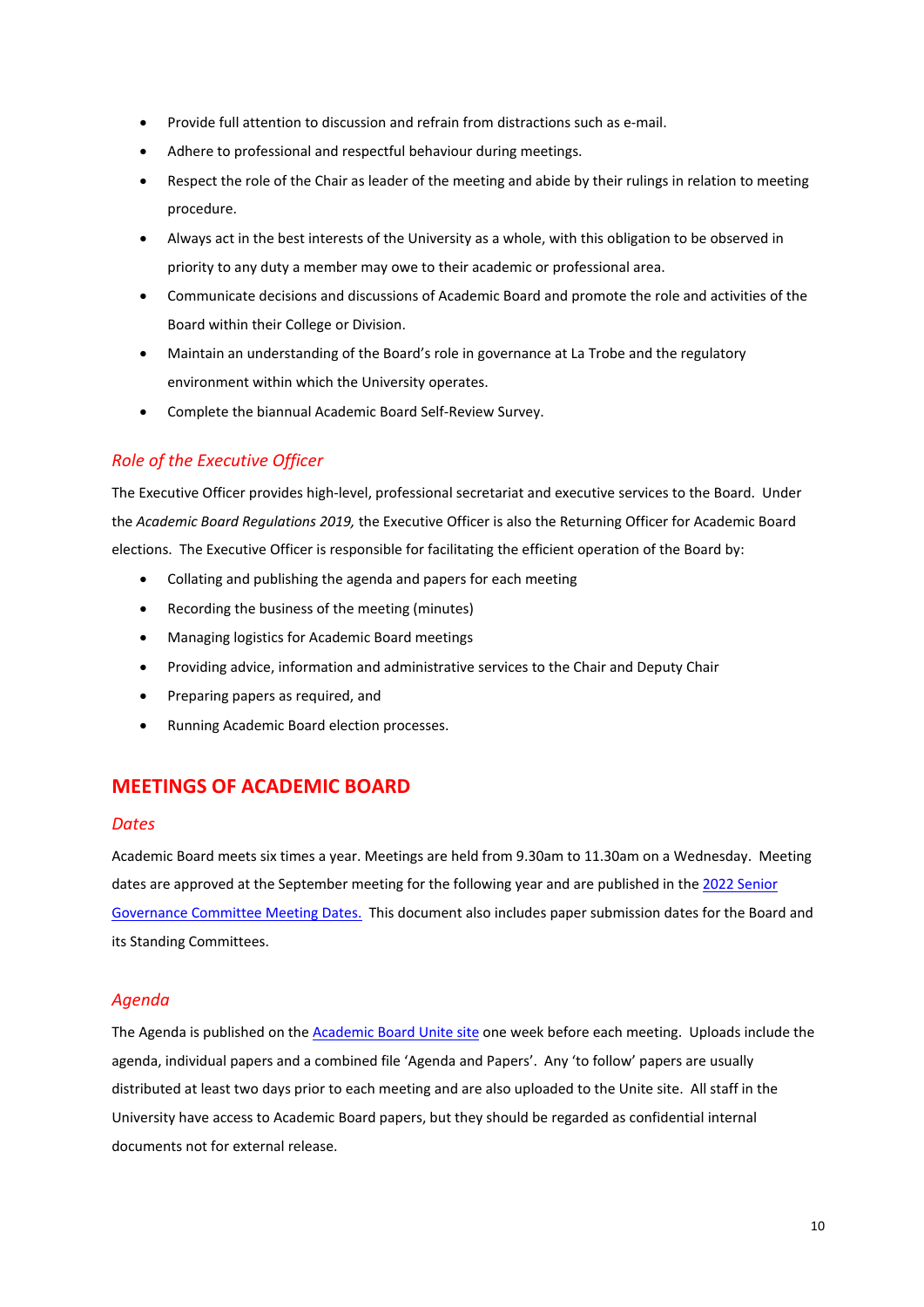Members wishing to submit a paper for Academic Board should contact the Chair or Executive Officer in the first instance.

#### <span id="page-10-0"></span>*Meetings*

#### <span id="page-10-1"></span>Attendance

It is acknowledged there will be times when members are unable to attend or need to arrive late or leave early due to teaching and/or other commitments. However, where possible Academic Board members should attend meetings regularly. Apologies may be sent t[o academicboard@latrobe.edu.au](mailto:academicboard@latrobe.edu.au) or by declining the calendar invitation for the meeting.

#### <span id="page-10-2"></span>Procedures

The proceedings of Academic Board meetings are governed by [Academic Board's Procedures and Standing](https://www.latrobe.edu.au/__data/assets/pdf_file/0020/147323/AB-Standing-Orders.pdf)  [Orders.](https://www.latrobe.edu.au/__data/assets/pdf_file/0020/147323/AB-Standing-Orders.pdf) 

Agenda items which are marked with an asterisk are 'starred' for discussion. At the opening of each meeting, Members are given an opportunity to star additional items for discussion. Unstarred items are then approved as a block.

Meetings are conducted formally – members will be invited to speak by the Chair. All members are welcome to contribute to discussions. However, in the interests of time, members should refrain from re-iterating points already made. At the end of the discussion on each starred item, the Chair will call for a proposer and seconder for the motion. The motion is then put to the meeting.

The Minutes from each meeting are published on the Academic Board Unite site. Action memos are distributed to the originating Committee and relevant individuals as required.

### <span id="page-10-3"></span>**ACADEMIC BOARD STANDING COMMITTEES**

The work of Academic Board is supported by four Standing Committees. Each Committee reports to Academic Board after its meetings. In addition, the Academic Board Annual Work Plan/Business Schedule sets out the reports Academic Board expects to receive throughout the year. Each Committee follows an annual business schedule and completes an annual review, assessing its activities throughout the year against its terms of reference and reporting attendance.

Each Committee has a specific area of focus. The Terms of Reference and composition of each Committee are available from the [Directory of Committees.](https://www.latrobe.edu.au/about/governance/committees/directory-committees)

#### <span id="page-10-4"></span>*Academic Board Executive Committee*

Academic Board Executive Committee was created in 2017 and established from 2018 to better coordinate the work of the Standing Committees, identify key agenda items and topics for panel discussions, and review requests for out-of-session approvals that involve policy change or other matters of significance.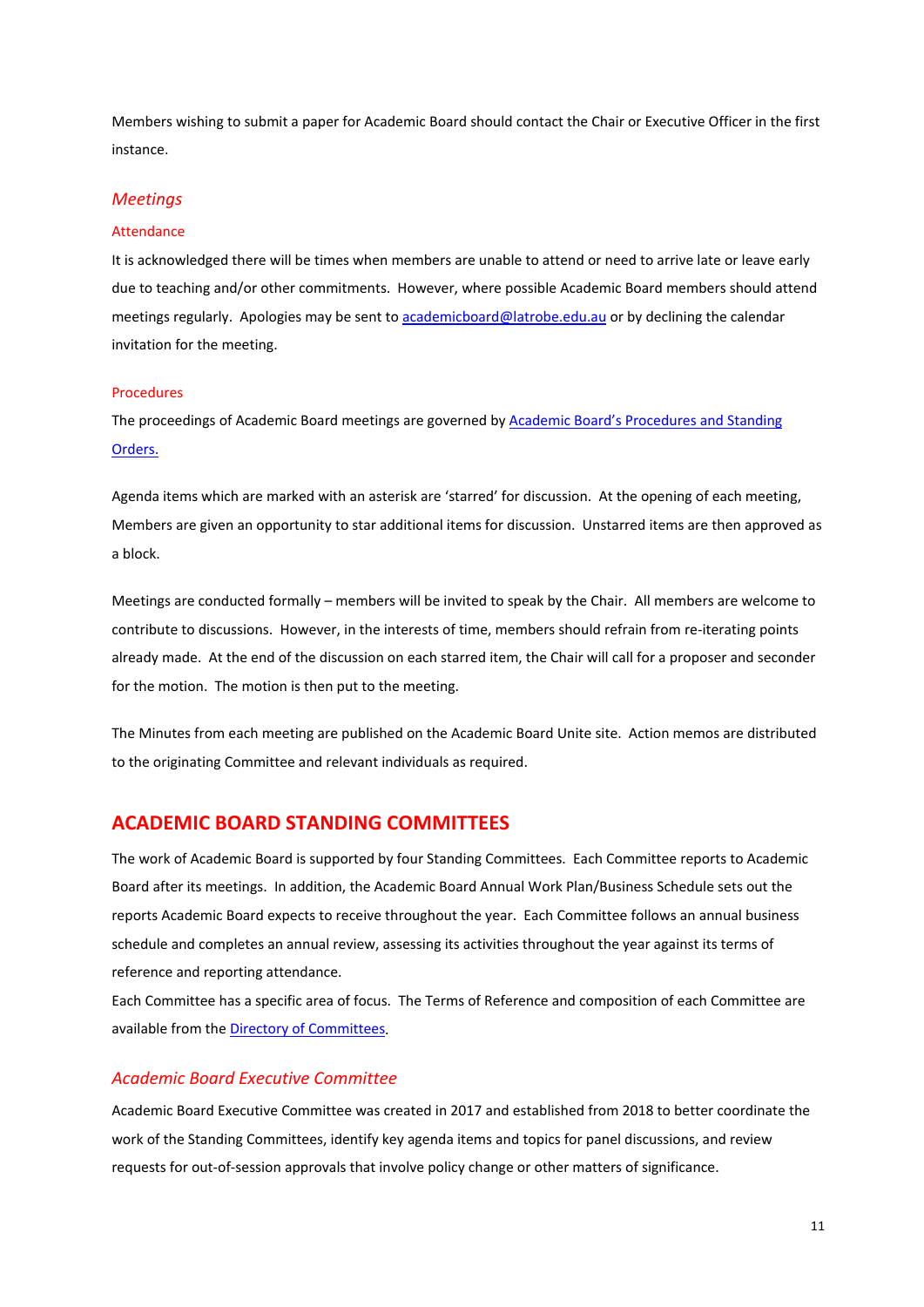The Committee is also responsible for reviewing Academic Board agendas with attention to items starred for discussion, developing the annual work plan for Academic Board and reviewing the annual work plans for Academic Board Standing Committees.

Membership of the Committee currently includes the Chair and Deputy Chair of Academic Board, the Chair of Coursework Committee, the Deputy Chairs of Education and Research and Graduate Studies Committees and eight nominated members from Academic Board.

#### <span id="page-11-0"></span>*Coursework Committee*

Coursework Committee was established as the Programs Committee of Curriculum, Teaching and Learning Committee in May 2009 and became a standing Committee of Academic Board in 2014.

Coursework Committee considers proposals for new or substantially changed courses, new instances of existing courses, and closure or suspension of courses. It also considers reports of academic course reviews, including monitoring progress on key recommendations. The Committee approves new or revised subjects not belonging to any College and ensures appropriate alignment of La Trobe University's coursework programs with University policy and quality assurance processes, the higher Education Standards Framework, and the Australian Qualifications Framework.

Coursework Committee is chaired by a senior academic appointed by Academic Board. Membership includes the Associate/Deputy Provosts (Learning and Teaching), Directors of Quality and Standards, and Student Administration, nominees of the Deputy Vice-Chancellor (Education) and Deputy Vice-Chancellor (International)(regional nominee), four academic Board nominees, and two student nominees. There are three co-opted members from La Trobe International, Education Services, and the Library.

#### <span id="page-11-1"></span>*Education Committee*

Education Committee was originally established as the Curriculum, Teaching and Learning Committee in 2008. The Committee's name and Terms of Reference were revised in 2011.

The remit of Education Committee is quality in relation to admissions, curriculum, teaching and learning policies, processes and outcomes and reporting to Academic Board on student lifecycle data, quality improvement initiatives and policy implementation. The Committee has an advisory role to Academic Board on strategic directions and priorities, and emerging issues and external influences of relevance to educational quality. It also receives and responds to advice from Coursework Committee on curriculum, and teaching and learning matters arising from course approvals and reviews.

Education Committee has one Sub-Committee – the Disability Access and Inclusion Sub-Committee. In early 2021, following the Academic Board Review – Self-Assessment, the work of Admissions Committee was amalgamated with Education Committee and the former disestablished.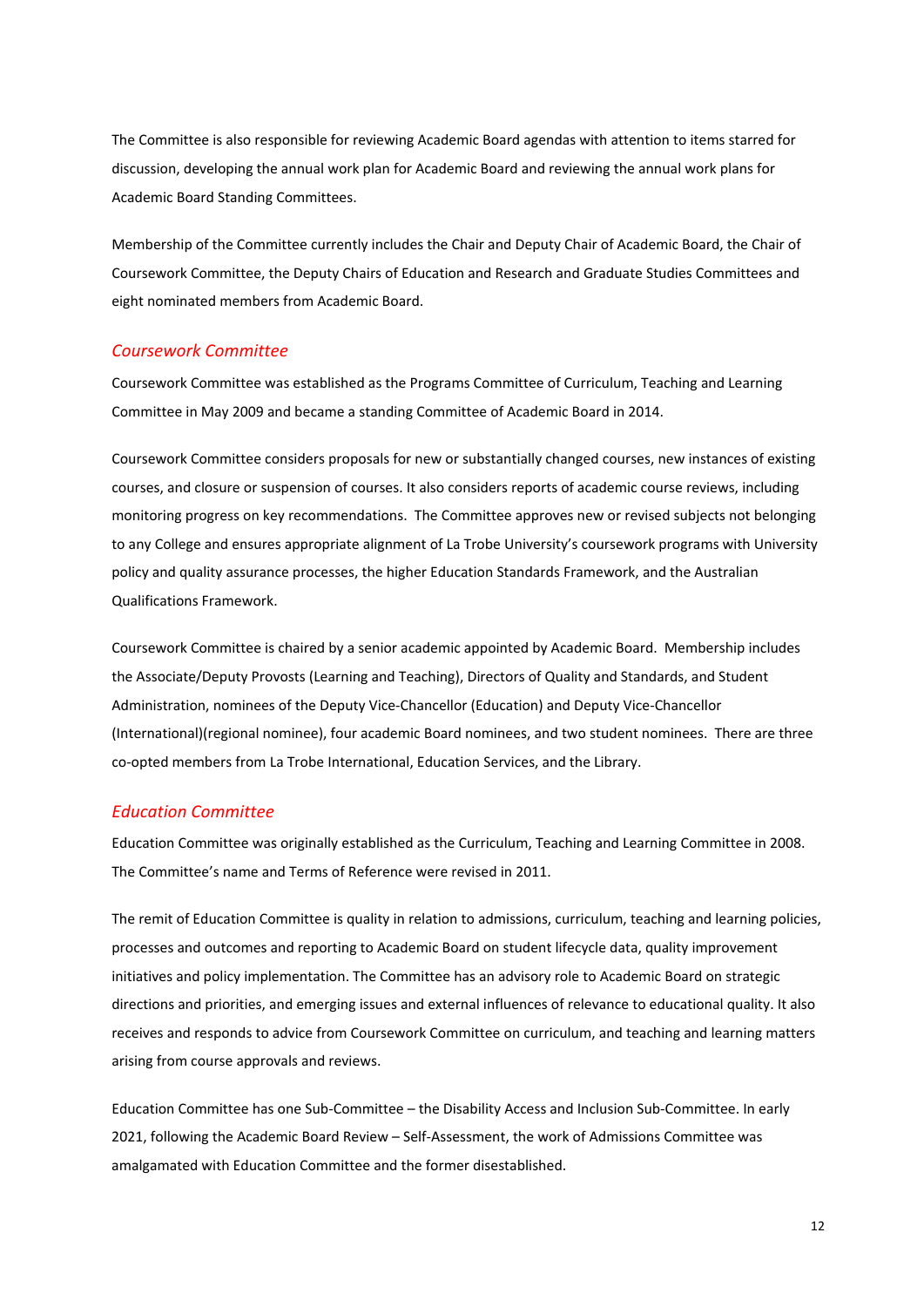Education Committee is chaired by the Deputy Vice-Chancellor (Education). Membership includes a senior academic appointed by Academic Board as Deputy Chair, the Associate/Deputy Provosts (Learning and Teaching), the Directors – Education Services, Quality and Standards, and Student Administration, the University Librarian, the Chairs of Coursework Committee and the Disability Access and Inclusion Sub-Committee, Deputy Vice-Chancellor (Students), Pro Vice-Chancellor (International), Pro Vice-Chancellor (Graduate and Global Research), Executive Director, Planning and Governance, four Academic Board nominees, and two student nominees.

#### <span id="page-12-0"></span>*Research and Graduate Studies Committee*

Research and Graduate Studies Committee was established in December 1990 to consider and advise Academic Board on the development, adoption, implementation and review of relevant policies, the development and implementation of the University's Research Strategy, monitoring quality and standards in relation to research and research training, and ethics approvals, the establishment, disestablishment and renewal of Research Centres and Institutes, applications for higher doctorates and reports from its Sub-Committees. The Committee has five sub-Committees – Animal Ethics Committee, Board of Graduate Research, Human Ethics Research Committee, La Trobe Institutional Biosafety Committee and the Higher Doctorates Committee.

The Committee is chaired by the Deputy Vice-Chancellor (Research and Industry Engagement). Membership includes a senior academic appointed by Academic Board as Deputy Chair, the Pro Vice-Chancellors - Research Capability, and Graduate and Global Research, the Associate Provosts (Research and Industry Engagement), the University Librarian, a senior indigenous researcher nominated by Academic Board, four Academic Board nominated members, two candidates nominated by the Graduate Researchers Team, the Executive Director, Research Office, and the Chairs of Research and Graduate Studies Committee sub-committees.

### <span id="page-12-1"></span>*Academic Board nominated membership of Committees*

As outlined above, with the exception of Academic Board Executive Committee, membership of each Standing Committee includes four Academic Board nominated academic staff members. As staggered terms of office are in place, positions are filled annually through an Expression of Interest process. Members are encouraged to submit an expression of interest which should address the key attributes required for the relevant committee. For example, 'experience in policy compliance and an understanding of the Higher Education Standards Framework.'

Expressions of interest should be no more than one page, address the required attributes and outline the additional skills/experience you would bring to the role. Expressions of interest must be submitted by the due date/time specified in the call.

Selection will be undertaken by Academic Board Executive Committee taking into consideration the skills mix, diversity and geographical location of the existing membership of the Committee and based on the expression of interest submitted. Recommendations will then be made to Academic Board for approval.